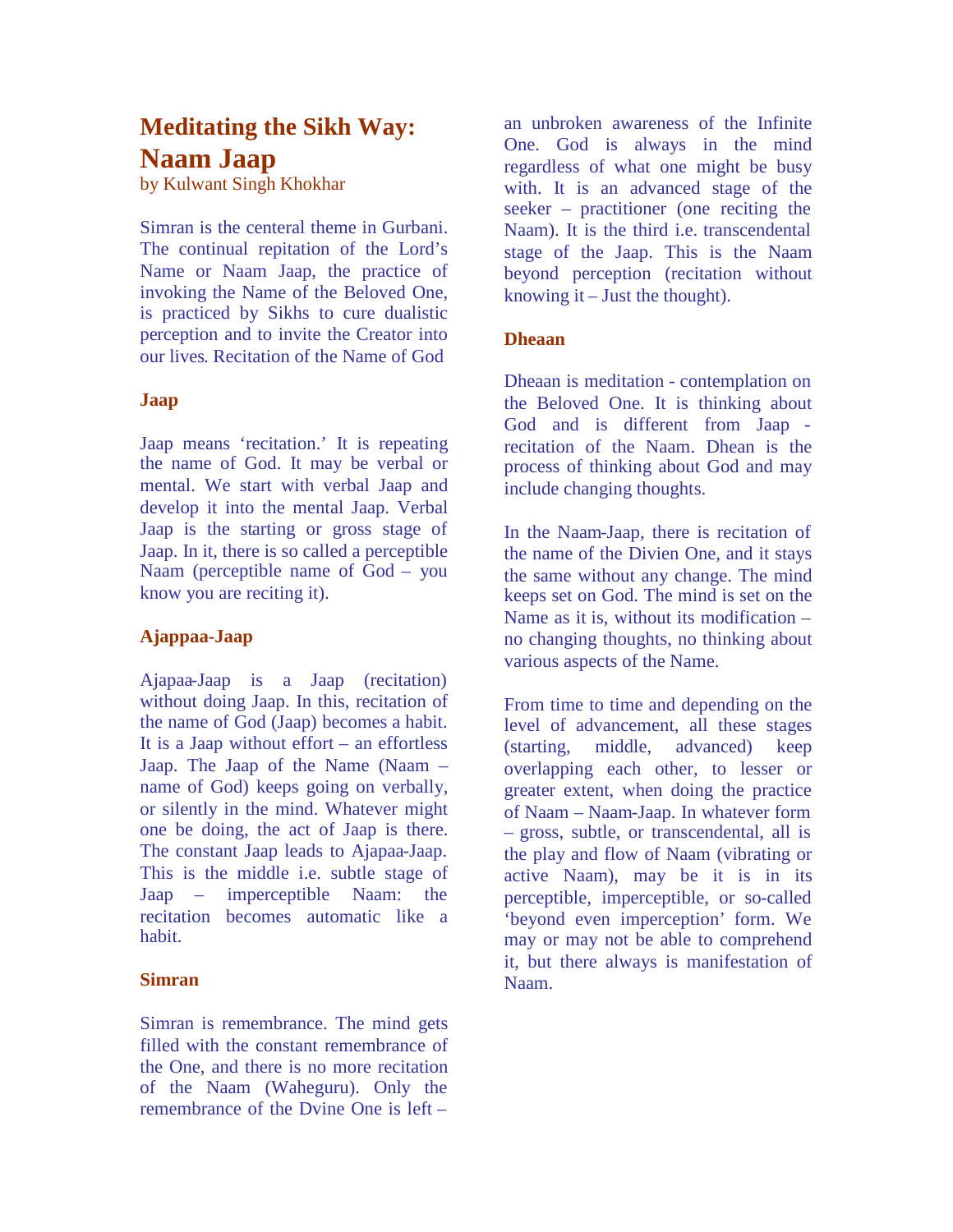#### **Naam- Waheguru**

Naam is the Gurmantar - formula given by the Guru (Prophet) and for the Sikhs, it is the word 'Waheguru.' It means, 'the wonderful one who removes ignorance" i.e. the giver of the light of God – Divine knowledge. It is also called 'Shabad' or "Word." The word 'Waheguru' is not combined with any other word, and Sikhs use it exclusively to do Jaap. For Sikhs only the word 'Waheguru' is the Naam. The pure Naam-Jaap is recitation only of the word 'Waheguru.' In the Sikh world, 'Naam-Jaap' pertains to recitation of the word 'Waheguru.'

## **PRACTICE OF JAAP**

It is right (correct) in any way you recite the name of God, because there is no set or a single method of doing it. Although, basics are the same almost every instructor has a personal technique of practicing the Naam-Jaap, or will modify it according to hisor her own experience or some motive, may be selfish - to put his or her own stamp on it. The only thing is to take a start, and the help comes from the Almighty in one or the other way. If there is a problem, consult any practitioner of the Naam. In pursuing a good cause, there can never be any wrong (error), and so no one ever needs to worry about committing a blunder or a sin when doing Jaap without instructions from any adept. The Gurbani is the instructor of the Sikhs. When doing its Jaap, Naam takes away sins, and does not add to them, one may do it in any way. Guru ji (the Sikh scripture) bestows on everyone the right to do the Naam-Jaap. By practicing it, the Guru's orders get followed. The Jaap should be done with concentration, and all other things

should be ignored. Anybody fixing conditions for doing it commits a blunder and a gross wrong.

Important is concentration, not the methods, and this is the fundamental must for resorting to the Jaap of the Beloved One's name. We should go slow but steady, and need to be regular in our practice of the Naam Jaap. The time allotted for each session should be increased gradually so that the mind and body are without strain. We have to go on in sehj - a relaxed way (equipoise, tension-free), and need not be stubborn (obstinate) for our any goal or practice. In doing Jaap, we should move to the next step when we are well versed at the level we are.

According to the occasion and need, instructions are modified. The sequence of different steps and their contents may as well get affected to simplify the subject in an effort to make it easily understandable and applicable.

## **Preliminaries**

Every technique of the Naam Jaap is nothing but an effort to achieve concentration on recitation of the Naam – 'Waheguru.'

There are a few preliminaries for practicing the Naam:

The foundation of Jaap is an ethical life. Jaap itself elevates the man. The desire for an ethical life and Naam Jaap is stimulated and more easily attained in association with a good Sangat – company of the God-oriented people. One has to be humble, compassionate, truthful, sincere, and honest. He or she should have an honest avocation, do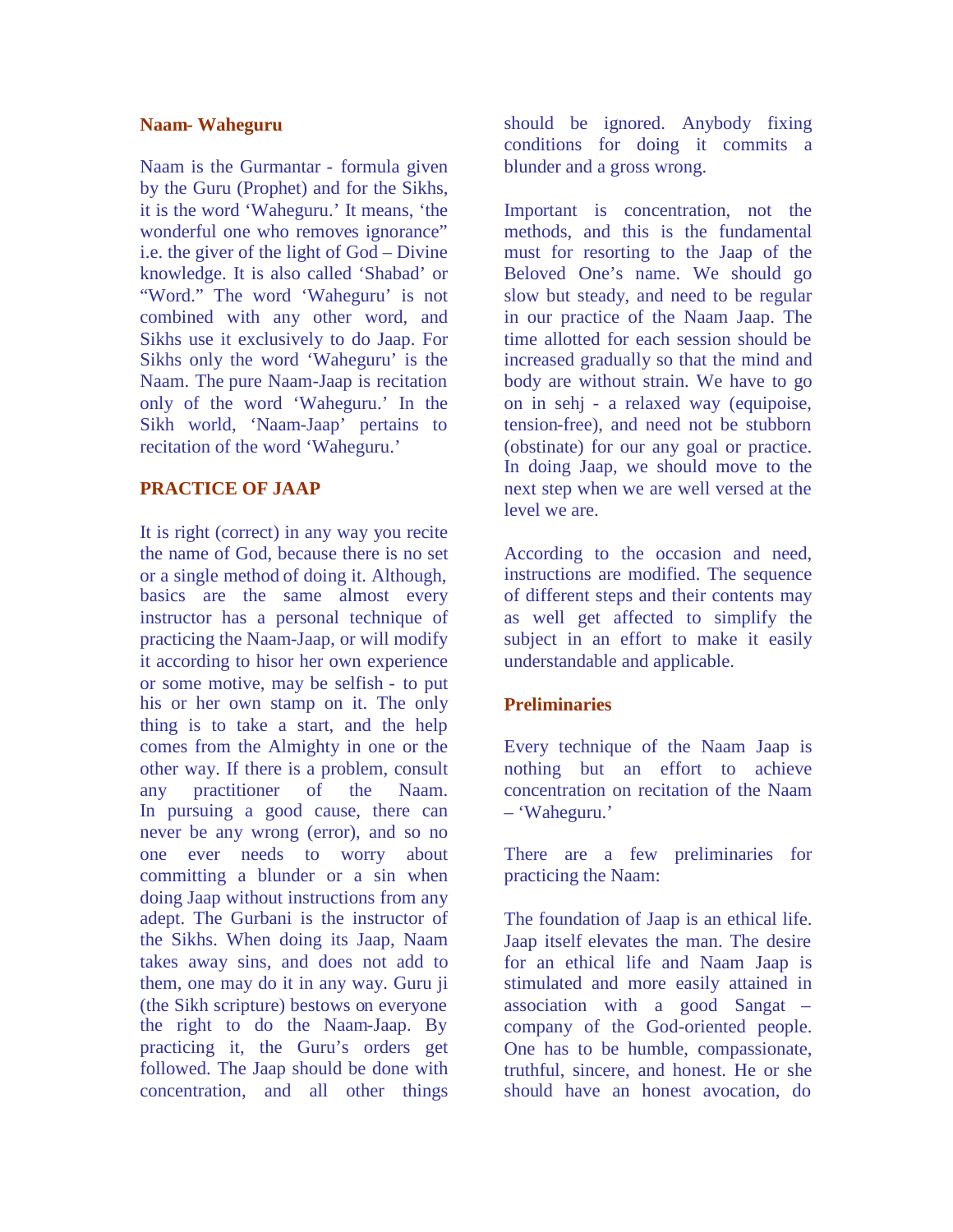selfless service (sharing), and be selfless with universal love and other good traits. One should be tolerant, adjustable, accommodating and understanding. One should forgive and forget. These qualities are essential to achieve calmness and to stay in peace. In the morning, use rest room bathroom, brush the teeth, bathe or wash up with cold or warm water depending on your habit or health, put on loose clothes as per season and weather. You may take bed tea if you have the habit. Most of the practitioners stay empty stomach.

Sit down straight back, cross-legged on a thick soft padding, at any calm place, facing any direction. The hands should be resting in the lap with the fingers slightly and lightly crossed.

If, due to some infirmity or handicap, it is not possible to sit cross-legged, or on the hard surface e.g. a floor, use any other seat. A suitable chair may be helpful – it is not a luxury but a dire need.

When sitting cross-legged, never allow your feet and legs to start tingling or to become numbed. This is caused by pressure on the blood vessels and nerves, and can prove harmful – cause weakness of the limbs (paresis). Get up if tingling comes up, move about, and sit down again when it clears up.

**Environment.** The place should be tidy and clean, and you may keep flowers there, or use a fragrance if you like it. If you have this facility at home, the best place to sit is the room reserved for Guru Granth Sahib - the Sikh Holy Book.

Many of the Sikhs have pictures of the Gurus in their prayer rooms. It is a personal choice and understanding. For the Sikhs, the pictures of the Gurus are not for worship, but provide the ideal role models. These sanctify the environment, boost morale and create a base for imagination. Such things give the place an aura of Naam – spirituality. Right on entering such a room, one becomes eager to sit down for the Jaap.

The pure Gurbani Kirtan: devotional singing. Prerecorded Kirtan without any katha i.e. sermons (preaching), may enhance the effect of environment. The instrumental music may be more helpful. Be still, calm and quiet. The volume should be low enough not to interfere with the Jaap (and imagination).

Before starting the Naam-Jaap, vocal recitation - may be singing of 'Waheguru,' or 'Satte-Naamu Waheguru,' or some Shabad – Hymn, or Gurbani Parmaans – quotations from the Scriptures, for a while, sets up mood for the Naam Jaap session.

If distracted during the Jaap, may be by sleep, for some time do the loud recitation of the Naam 'Waheguru," may be after washing your face, and if needed by standing up.

When doing the Naam-Jaap, for concentration bring into the mind (visualize) as many things related to the Jaap as possible. Develop the habit of feeling the presence of Waheguru – God. Try to perceive the sound or imaginary sound of the word 'Waheguru.' The word Waheguru vwihgurU vwihgurU itself, or the symbol 'Ik-Onkar' both written as in Gurmukhi  $\leq$  - may be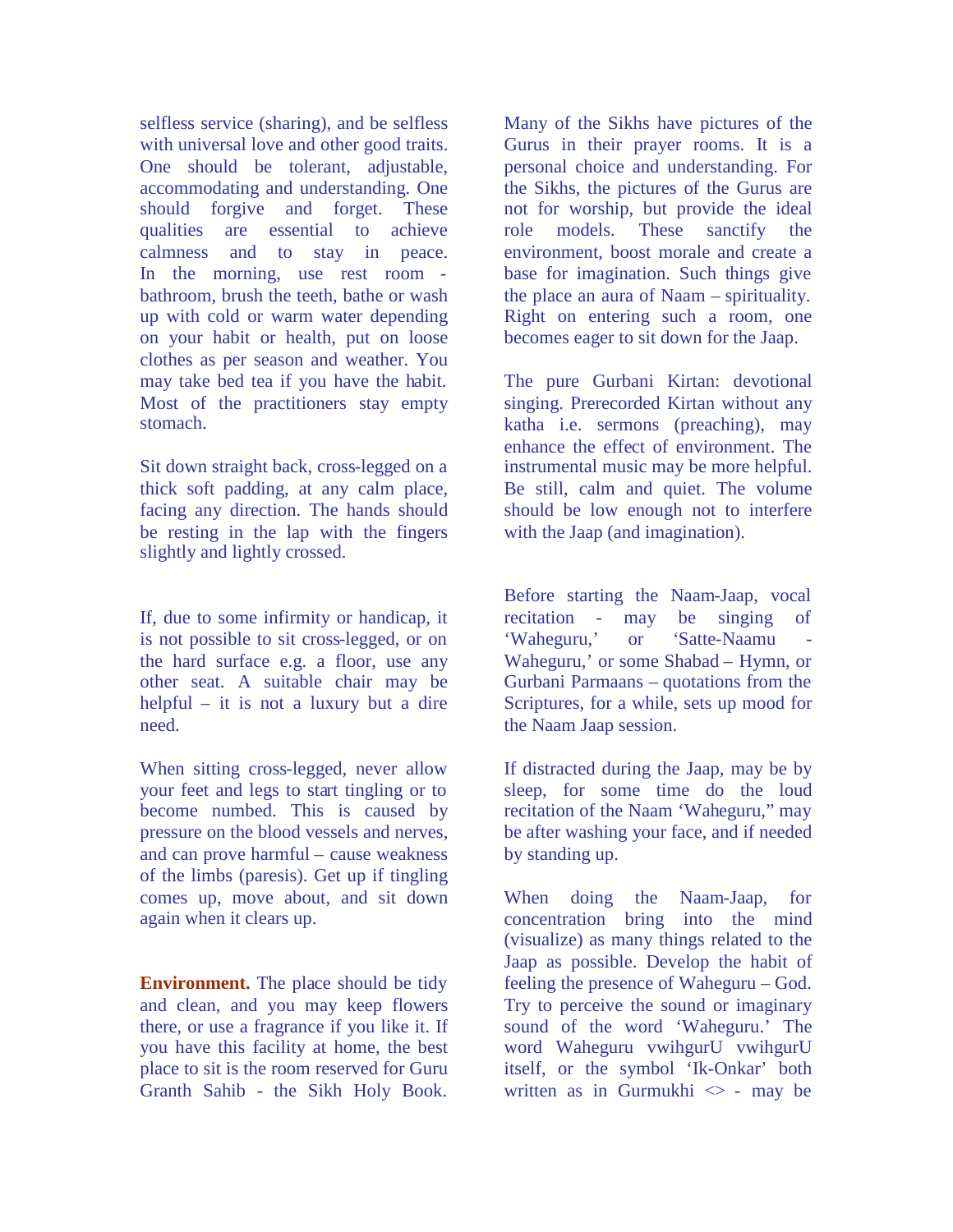imagined fixed at a point slightly above and between the inner ends of the two eyebrows – Mid-Brow Point.

## **Practice of the Naam**

Anyone professing another faith may replace the prophet, place of worship, mantra for Jaap, and the symbol to focus on, with the one of his or her own choice. The basic essence of the method of recitation will remain the same for everyone. One may make selections and modifications as per one's own personal discipline, need and demand of the faith.

There are so many ways to do the Jaap of the Naam, and here is the one commonly practiced. Fold your both hands, bow to the Guru or Guru Granth Sahib, and pray, "Bless me with the Naam and concentration on it" etc. Constantly feel that you are in the presence of the Guru. When imagining the Guru, feel that Guruji is there before you. You may bow to the Guru Granth Sahib in a Gurdwara you visit, but this is your choice. Perceive the presence of the One at all the times.

## **Stage I**

You may start with vocally reciting "Waheguru, Waheguru," without any restraint or inhibition. It may be with or without a Mala - rosary, or a musical instrument. Gradually, recitation will become without any Mala, or instrument, and ultimately it will become mental, without making any sound. The musical instruments will enhance the atmosphere of the Naam. The Naam-Jaap in a company (with the Sangat) gives incentive for reciting the name of God. All such things help to bring together the scattered thoughts. The

recorded music, especially instrumental, may be played. Music helps to relax and concentrate the mind. The soft and subtle music is elevating.

# **Stage II**

Sit down properly, as per your convenience. Do the Jaap of "Waheguru," speaking out the Word (loudly), hearing the voice, and concentrating on it. In the background, God is always there in the mind. When well practiced, go to the next step.

Sit down properly. Do Jaap of "Waheguru" in a whisper, lightly focusing both eyes at the tip of the nose. When practiced, close your eyes when focusing. Try to hear your whisper, concentrate on the whispered word "Waheguru," and keep God in the mind. When well practiced, move to the next step.

Whenever focusing eyes at any point, do so free from stress and strain on them, and turn them in very lightly. Turning eyes in too much, and with strain, will lead to headache.

Sit down properly. Do the silent Jaap of the Naam "Waheguru" at the level of your throat (in the throat).

If you can, concentrate on the imaginary sound of the word "Waheguru." Focus your closed eyes at the bridge of your nose (where the bridge of glasses stays normally). When well practiced, move to the next step.

# **Stage III**

Silent Jaap of "Waheguru." Recite "Waheguru" in your heart (mentally), without making any sound.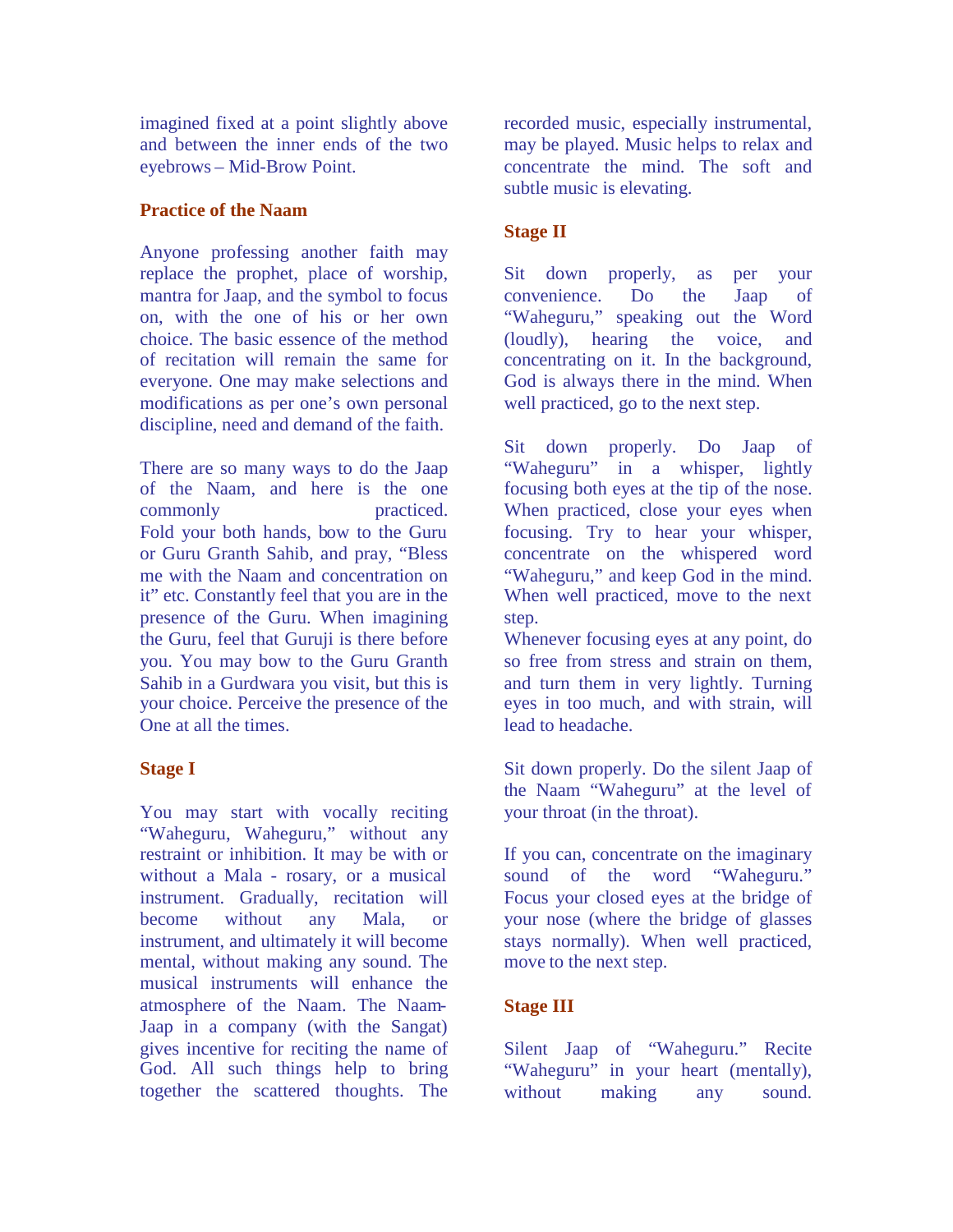Concentrate on the Shabad (Word) "Waheguru," and its imaginary sound. Focus your closed eyes on the space between your two eyebrows, and slightly higher up – Mid-Brow Point.

Link the Jaap to breathing –

When inhaling – breathing in, mentally say "Wahe." When exhaling – breathing out, mentally say "Guru."

When well practiced, move to the next step.

Place Ik-Onkar, as written in Gurmukhi  $\leq$  at the mid-brow point – a little higher to the inner ends of the both eyebrows.

Focus both the eyes on it.

Do silent Jaap of 'Waheguru' linked to breathing – Inhale 'Wahe,' Exhale 'Guru.' Concentrate on < Ik-Oankar, on 'Wahe' plus 'Guru'… and on their imaginary sound (if you can imagine).

## **Completion of the Jaap**

Continue the Jaap for your fixed (allotted) time-period. Increase the time of your sittings very gradually. Do not let your legs to tingle or sleep.

Bow at the feet of the Guru, Guru Granth Sahib, and thank, " Thanks for blessing me with the Naam, and for concentration on it."

Do five malas: rosaries, of the 'Waheguru' recitation, saying it mentally or verbally once at each bead. Do one mala of Mool-Mantar.

Bow to the Guru, Guru Granth Sahib, once again, and thank for the boon of Naam, and ability to do its Jaap. This session of your Jaap is over.

## **Jaap with Sangat – Congregation**

Company of the other practitioners of the Naam, boosts morale and creates eagerness to do the Jaap. It is usually done in the presence of Guru Granth Sahib. It may be –

Verbal Jaap – Doing the Jaap loudly, mostly by singing together. Gradually, gusto and tempo of singing fast and with force is reached, and after that they slow down equally gradually. Such ebbs and tides of singing continue in the form of Naam-Jaap with Kirtan (devotional singing) of the selected Hymns. Mostly, the word 'Waheguru,' is mixed with 'Satte-Naamu - Waheguru,' the suitable Shabads, Gurbani quotes, and stanzas from the Gurbani. It is accompanied by the forceful musical instruments, especially drums, chhaenae (bronze discs) - cymbals, chimtaae (long iron calipers - tongs), khartaals – wooden strikers, etc. Harmonium is a common instrument for Kirtan - devotional singing. The lead may be given in turn by different individuals or groups, and session may continue for one to several hours, or even overnight called Raaen-Sabaaee Keertan – Keertan for whole of the night (night vigil).

Loud singing of Gurbani – the Scriptures, immediately lifts the mind to the level of leentaa – attachment to the Naam. For reaching precise concentration, mental (silent) Jaap has its own significance and value.